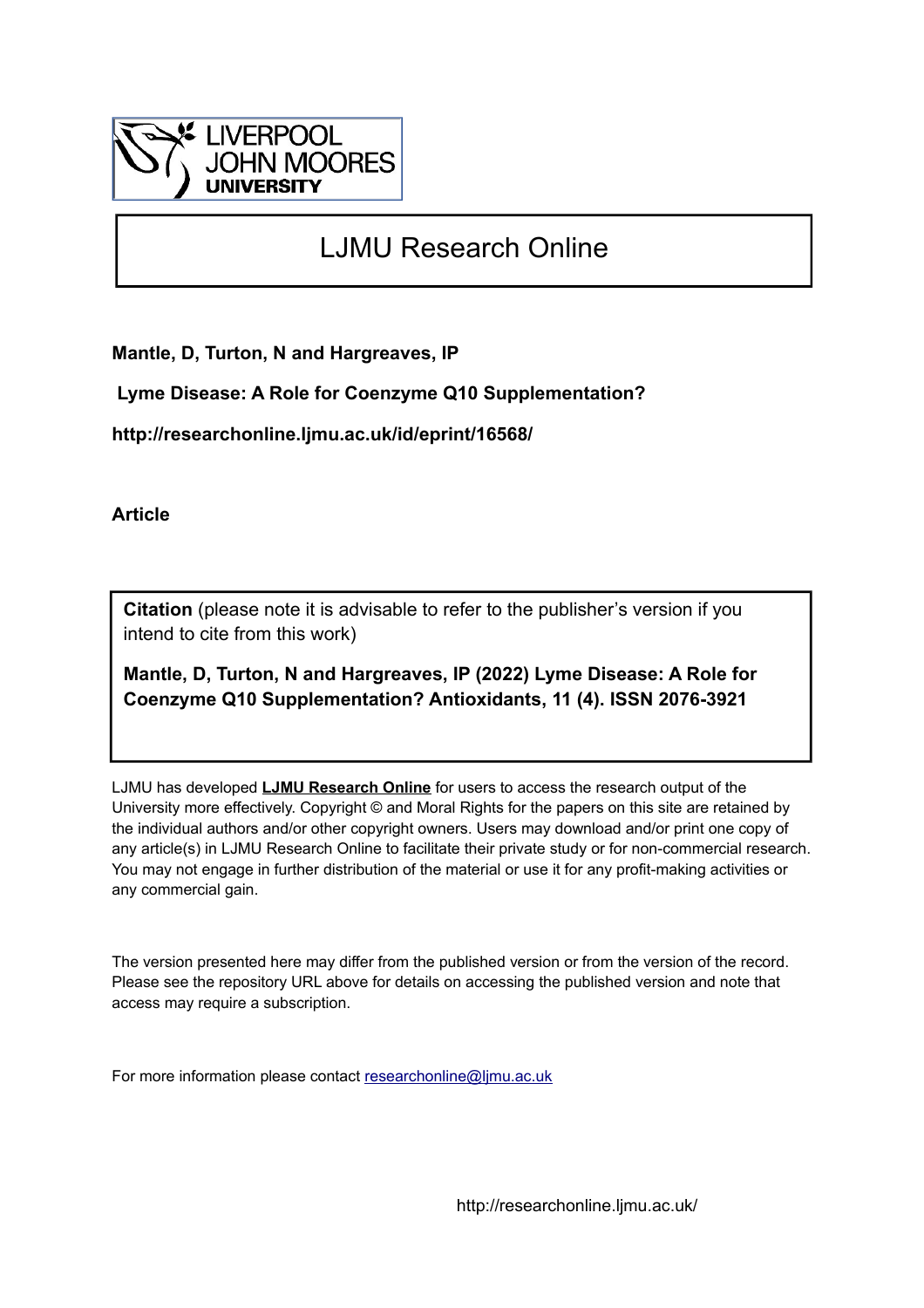

## *Perspective* **Lyme Disease: A Role for Coenzyme Q10 Supplementation?**

**David Mantle <sup>1</sup> , Nadia Turton <sup>2</sup> and Iain P. Hargreaves 2,\***

- <sup>1</sup> Pharma Nord (UK) Ltd., Newcastle NE61 2DB, UK; dmantle@pharmanord.com
- <sup>2</sup> School of Pharmacy and Biomolecular Sciences, Liverpool John Moores University, Liverpool L3 3AF, UK; n.m.turton@2020.ljmu.ac.uk
- **\*** Correspondence: i.hargreaves@ucl.ac.uk

**Abstract:** Lyme disease results from a bacterial infection following a bite from an infected tick. Patients are initially treated with antibiotics; however, in cases where antibiotic treatment is delayed, or when patients do not respond to antibiotic treatment, fatigue may develop alongside problems affecting the nervous system, cardiovascular system, and joints. It is thought that most of the damage to these tissues results from the excessive inflammatory response of the host, involving a self-reinforcing cycle of mitochondrial dysfunction, oxidative stress and inflammation. In this article, we review the potential role of supplementary coenzyme Q10 (CoQ10) in mediating the pathogenic mechanism underlying Lyme disease, on the basis of its role in mitochondrial function, as well as its anti-inflammatory and antioxidant actions.

**Keywords:** Lyme disease; coenzyme Q10; fatigue; inflammation; oxidative stress

#### **1. Introduction**

Lyme disease, first recognized in 1975, is an infection caused by spirochaete bacteria of the genus Borrelia, which is transmitted to humans following bites from infected ticks of the genus Ixodes [\[1\]](#page-6-0). Lyme disease is prevalent throughout the temperate Northern hemisphere, particularly in areas associated with woodland; the highest incidence is reported in central Europe, with approximately 200 cases per 100,000 population per year, and in Sweden with 600 cases per 100,000 population per year [\[2\]](#page-6-1). The precise incidence of Lyme disease in the UK is unknown, but has been estimated to be between 2000 and 10,000 cases per year [\[3\]](#page-6-2). Patients initially present with a characteristic circular skin rash at the site of the tick bite, and are typically treated with antibiotics such as doxycycline or amoxicillin [\[4\]](#page-6-3). In cases which are initially untreated or which do not respond to antibiotic treatment (variously estimated at 10–35%), problems affecting the nervous system, cardiovascular system, muscles, or joints may subsequently develop [\[5\]](#page-6-4).

Following injection of the Borrelia bacteria into the skin, the bacteria multiply and spread to form the so-called erythema migrans lesion. These lesions, usually localized at the bite area, may become visible from a few days to up to 3 months after infection. The bacteria then access the blood circulation, where they continue to proliferate, to be distributed to tissues around the body, notably in the nervous system, heart, and joint tissues [\[5\]](#page-6-4). Although the bacteria have a variety of strategies to evade destruction by the innate or adaptive immune systems  $[6,7]$  $[6,7]$ , it is thought that most of the damage to these tissues results from the inflammatory response of the host, involving a self-reinforcing cycle of oxidative stress and mitochondrial dysfunction [\[8\]](#page-6-7). In this article, we review the potential role of supplemental coenzyme Q10 (CoQ10), on the basis of its anti-inflammatory and antioxidant action, in mediating the pathogenic mechanism underlying Lyme disease.

#### **2. Coenzyme Q10**

CoQ10 is usually described as a vitamin-like substance which is, however, synthesized within most tissues in the human body. CoQ10 serves a number of key functions in cellular



**Citation:** Mantle, D.; Turton, N.; Hargreaves, I.P. Lyme Disease: A Role for Coenzyme Q10 Supplementation? *Antioxidants* **2022**, *11*, 667. [https://doi.org/10.3390/](https://doi.org/10.3390/antiox11040667) [antiox11040667](https://doi.org/10.3390/antiox11040667)

Academic Editor: Luis C. López

Received: 3 March 2022 Accepted: 28 March 2022 Published: 30 March 2022

**Publisher's Note:** MDPI stays neutral with regard to jurisdictional claims in published maps and institutional affiliations.



**Copyright:** © 2022 by the authors. Licensee MDPI, Basel, Switzerland. This article is an open access article distributed under the terms and conditions of the Creative Commons Attribution (CC BY) license [\(https://](https://creativecommons.org/licenses/by/4.0/) [creativecommons.org/licenses/by/](https://creativecommons.org/licenses/by/4.0/)  $4.0/$ ).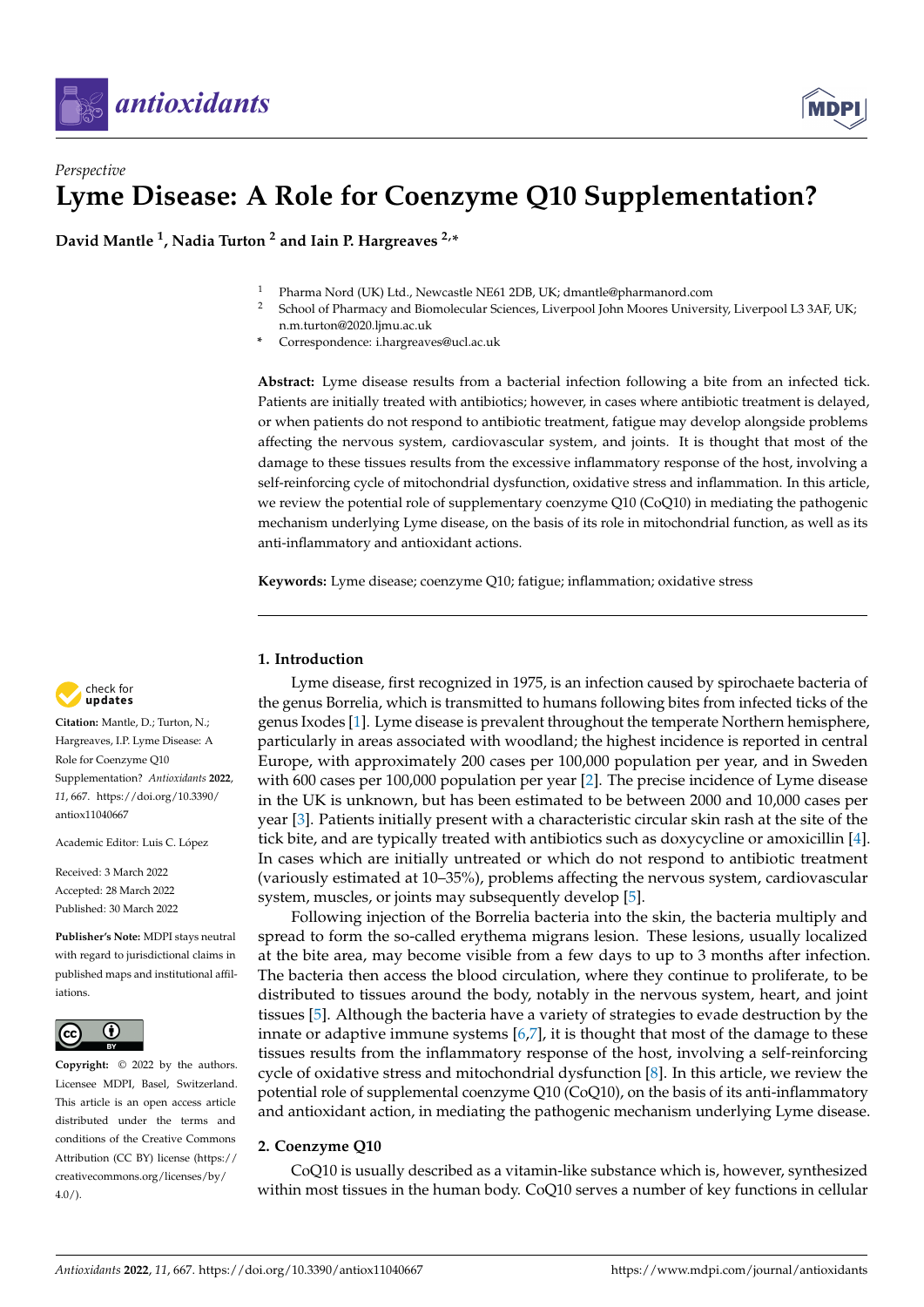metabolism, most notably in the process of cellular energy supply via oxidative phosphorylation within the mitochondria, and also as a lipid soluble antioxidant protecting cellular and sub-cellular membranes from free-radical-induced oxidative damage [\[9\]](#page-6-8). CoQ10 also has a role in maintaining intra-lysosomal pH [\[10\]](#page-6-9). In addition, CoQ10 has been shown to directly mediate the expression of a considerable number of genes, including those involved in the process of inflammation [\[11\]](#page-6-10). There are currently more than 50 randomized controlled clinical studies relating to CoQ10 and inflammation in a variety of disorders listed on Medline, most of which have shown significant reductions in inflammatory markers following CoQ10 supplementation. Most of the body's daily CoQ10 requirement (estimated to be approximately 500 mg, based on a body pool of 2000 mg and average tissue turnover time of 4 days) is derived from endogenous synthesis, although a small amount (approximately 5 mg) is obtained from the normal diet [\[12\]](#page-6-11).

### **3. Lyme Disease, Fatigue, and CoQ10**

Lyme disease patients may experience extreme fatigue, together with diminished cognitive function and musculoskeletal pain; this is particularly prevalent in patients with so-called post-treatment Lyme disease syndrome (PTLDS), in which such symptoms can persist for months following antibiotic treatment [\[13\]](#page-6-12). In this regard, patients with Lyme disease exhibit similar symptoms to those with chronic fatigue syndrome or fibromyalgia [\[14,](#page-6-13)[15\]](#page-6-14). In such syndromes, fatigue may be associated with cellular energy depletion and mitochondrial dysfunction. To date, there have been no studies that directly measure possible host ATP depletion or defective oxidative phosphorylation in Lyme disease. However, evidence of more generalized mitochondrial dysfunction in Lyme disease was obtained in the study by Fitzgerald et al. [\[16\]](#page-6-15); in the metabolomics study by Fitzgerald et al. [\[16\]](#page-6-15), a decrease in the serum level of the short- and medium-chain acylcarnitine species, acetylcarnitine and octanolycarnitine, respectively, was detected in patients with Lyme disease in comparison to healthy controls. This finding was interpreted as an indication of impaired mitochondrial function since the decreased level of acetylcarnitine may reflect a deficit in acetyl-CoA availability, which is the product of both the mitochondrial tricarboxylic acid cycle and fatty acid beta-oxidation [\[16\]](#page-6-15). However, no further investigation was made in the study by Fitzgerald et al. [\[16\]](#page-6-15) which explored the cause of diminution in acetylcarnitine status or of generalized mitochondrial defects.

Mitochondrial dysfunction has been implicated in the pathogenesis of both chronic fatigue syndrome and fibromyalgia [\[17](#page-6-16)[,18\]](#page-6-17). Randomized controlled clinical trials have demonstrated that supplementation with CoQ10 can significantly improve symptoms in both of these disorders [\[19](#page-6-18)[,20\]](#page-6-19). More generally, a systematic review of interventional studies by Mehrabani et al. [\[21\]](#page-6-20) identified the significant benefits of CoQ10 supplementation on fatigue following exercise, statin intake, and in patients with multiple sclerosis and endstage heart failure. It therefore follows that supplementation with CoQ10 could potentially alleviate symptoms of fatigue in Lyme disease.

To date, only one preliminary study supplementing CoQ10 in Lyme disease has been reported in the medical literature. In a clinical study by Nicolson et al. [\[22\]](#page-6-21), a series of 16 Lyme disease patients with persistent fatigue were supplemented with a combination of CoQ10, NADH (reduced nicotinamide adenine dinucleotide), and phosphoglycolipids. In addition to CoQ10, which would be expected to enhance residual mitochondrial function and enhance cellular antioxidant status, phosphoglycolipids were included to replace damaged cellular lipids and NADH was used as a substrate to enhance oxidative phosphorylation [\[22\]](#page-6-21). After 2 months, there was a significant 26% reduction in fatigue, as determined via the validated Piper Fatigue Scale. Analysis of subcategories of fatigue indicated that there were significant improvements in the ability to complete tasks and activities, as well as significant improvements in mood and cognitive abilities.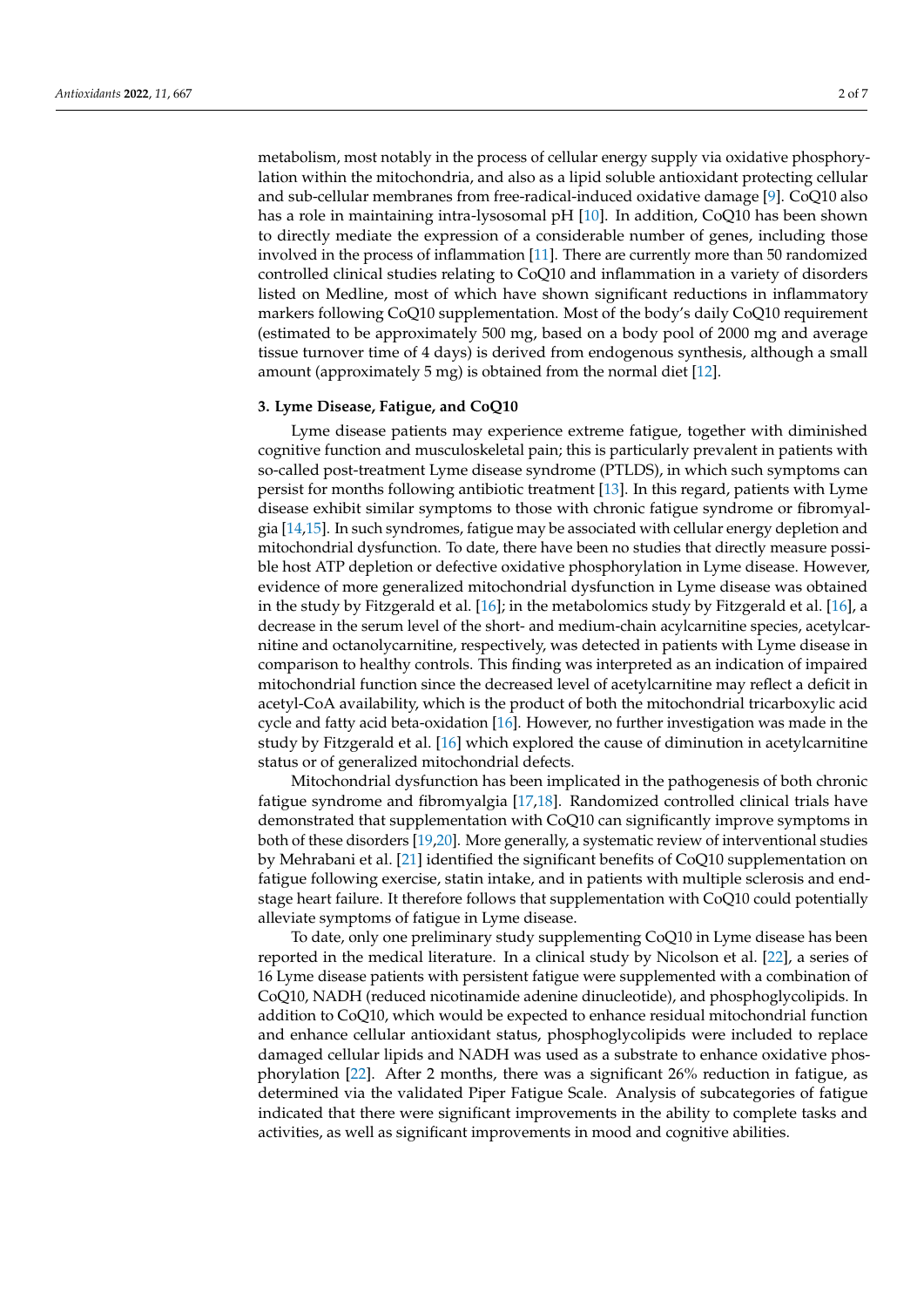#### **4. Lyme Disease, Inflammation, and CoQ10**

Following initial entry into the skin, the B. burgdorferi infectious agent seems to possess the ability to induce persistent inflammation within the human host. This may be a result of the presence within the bacteria of strongly pro-inflammatory lipoproteins, which are capable of the induction of nuclear factor kappa beta (NFkb), and activating macrophages, neutrophils, mast cells, and lymphocytes, resulting in an excessive inflammatory response, ultimately with autoimmune characteristics [\[6\]](#page-6-5). It is possible that dead spirochetes—or fragments thereof—may persist and act as a focus for ongoing inflammation [\[23\]](#page-6-22).

There is a common misconception that inflammation, which involves the release of pro-inflammatory cytokines, is a wholly negative process within the body. However, inflammation is the body's normal response to infection or injury, and is essential for tissue healing, although this process should resolve itself following the initial immune response [\[24\]](#page-6-23). A balance must therefore be achieved in immune defense by neutralizing infectious organisms without precipitating their so-called cytokine storm—the uncontrolled release of pro-inflammatory cytokines responsible for tissue injury. The role of CoQ10 in mediating this process has been reviewed by Mantle et al. [\[25\]](#page-6-24).

A number of randomized controlled clinical studies have reported significant reductions in various circulatory inflammatory markers (e.g., interleukins, tumor necrosis factor alpha, C-reactive protein) following supplementation with CoQ10 in a wide range of disorders; examples include cardiovascular disease [\[26\]](#page-6-25), non-alcoholic fatty liver disease [\[27\]](#page-7-0), and polycystic ovary syndrome [\[28\]](#page-7-1). It follows that supplementary CoQ10 may be effective in reducing inappropriate inflammation in Lyme disease, thereby mediating subsequent tissue damage.

#### **5. Lyme Disease, Oxidative Stress, and CoQ10**

Evidence for a role of oxidative stress in the pathogenesis of Lyme disease has been obtained from several clinical studies (performed on patients who had not been treated with antibiotics). In a study by Peacock et al. [\[29\]](#page-7-2), mitochondrial superoxide levels were found to be significantly higher in blood mononuclear cells from a series of 32 Lyme disease patients, compared to controls; in addition, cytosolic calcium levels (a marker for disrupted intracellular communication and host response to infection) were significantly lower in Lyme disease patients compared to controls. The authors concluded that these results indicate an imbalance of reactive oxygen species and cytosolic calcium in Lyme borreliosis patients. The results further suggest that oxidative stress and interrupted intracellular communication may ultimately contribute to a condition of mitochondrial dysfunction in the immune cells of Lyme borreliosis patients.

In a separate study by Luczaj et al. [\[30\]](#page-7-3), a series of 19 patients with Lyme disease arthritis were found to have significantly increased levels of lipid peroxidation products (malondialdehyde, 4-hydroxynonenal) in plasma and urine, compared to controls. Similarly, in a study by Moniuszko-Malinowska et al. [\[31\]](#page-7-4), a series of 22 patients with the neurological manifestation of Lyme disease (neuroborreliosis) were found to have significantly increased levels of lipid peroxidation markers (4-hydroxynonenal, 4-hydroxyhexenal, malondialdehyde,4-oxononenal, F2-isoprostanes, and A4/J4-neuroprostanes) in CSF (cerebrospinal fluid), plasma, and urine, compared to controls. In a series of 20 Lyme disease patients with erythema migrans, plasma levels of antioxidant enzymes (superoxide dismutase, glutathione reductase, glutathione peroxidase), together with reduced glutathione, were significantly reduced compared to controls, while lipid peroxidation (quantified as malondialdehyde) was significantly increased. Finally, a comparison of the serum proteome of Lyme disease patients and controls revealed increased oxidative stress in the former [\[32\]](#page-7-5). Data from the above studies indicate a role for increased oxidative stress in various tissues in both early and later stages of Lyme disease pathogenesis. It is of note that the determination of the above markers of oxidative stress in plasma, urine, or CSF, particularly in the early stages of Lyme disease, has been used to monitor the course of treatment with antibiotics [\[33\]](#page-7-6).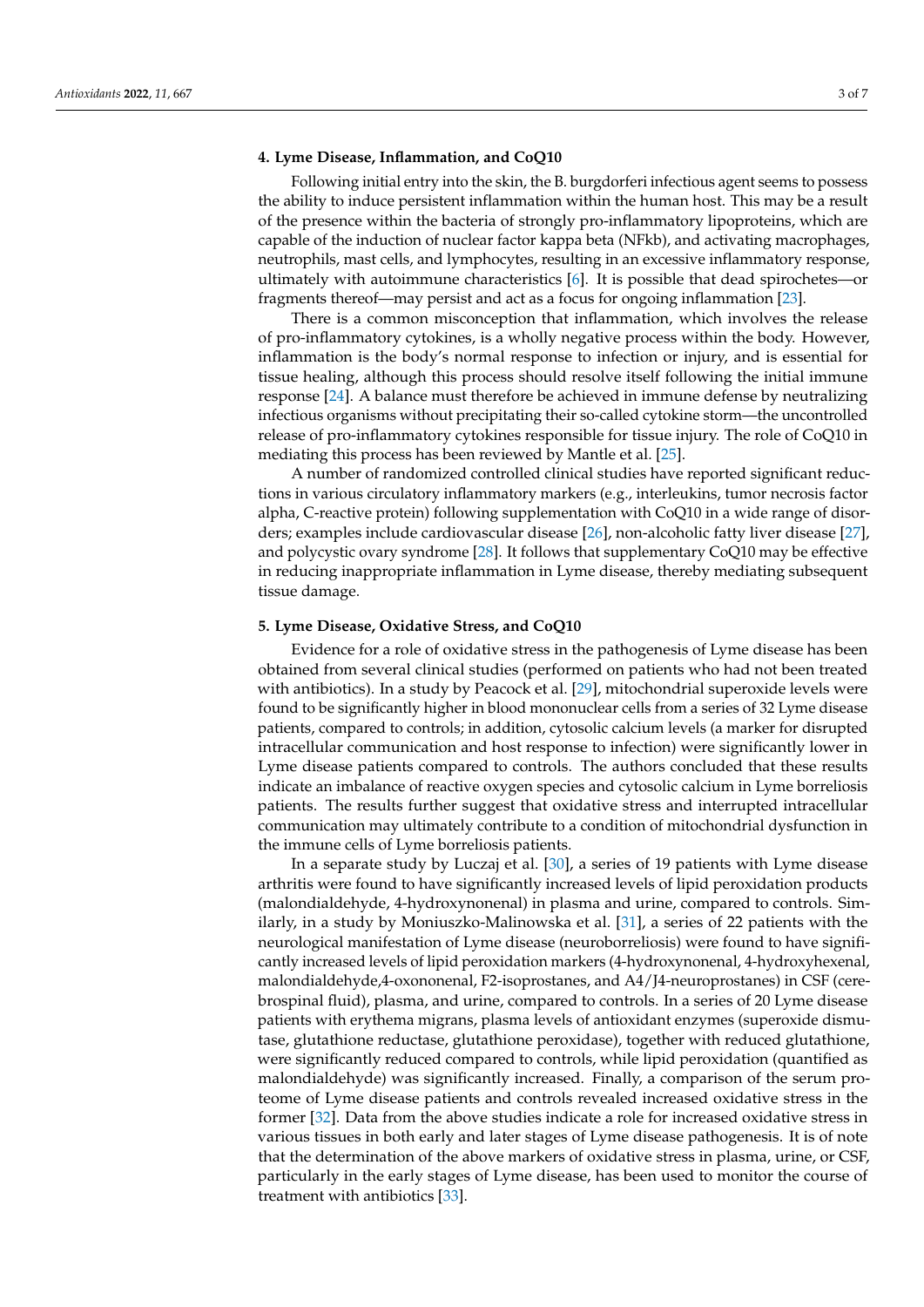More than 100 randomized controlled clinical trials have demonstrated significant benefit of supplementation with CoQ10 on oxidative stress parameters in a wide range of disorders, including cardiovascular disease [\[34\]](#page-7-7), multiple sclerosis [\[35\]](#page-7-8), non-alcoholic fatty liver disease [\[36\]](#page-7-9), and type II diabetes [\[37\]](#page-7-10). Given that supplementary CoQ10 is capable of significantly reducing oxidative stress in such a diverse range of disorders, one can predict that supplementary CoQ10 should also be capable of reducing oxidative stress in Lyme disease, thereby mediating the pathogenic mechanism.

#### **6. Lyme Disease, Cardiovascular Dysfunction, and CoQ10**

Lyme carditis occurs in up to 10% of Lyme disease patients, typically those with atrioventricular heart block, which may require temporary pacing; however, some patients may go on to develop heart failure [\[38\]](#page-7-11). An adequate supply of CoQ10 is of particular importance in tissues with a high-energy requirement such as the heart, and deficiency of CoQ10 has been implicated in the development of heart failure. In a randomized controlled clinical trial, supplementation with CoQ10 significantly improved symptoms in patients with heart failure, and reduced the risk of mortality by approximately 50% [\[39\]](#page-7-12). We therefore hypothesize that supplementation with CoQ10 may support normal cardiac function in Lyme disease patients, and help to mediate symptoms in those patients at risk of developing heart failure.

#### **7. CoQ10 Supplementation: Safety and Importance of Formulation Type**

The safety of CoQ10 has been confirmed in more than 200 randomized controlled clinical studies reported in the peer-reviewed medical literature, as listed on Medline. In these studies, CoQ10 has been supplemented in a wide range of disorders with no serious adverse events reported; very rarely, individuals may experience mild gastrointestinal disturbance. There are no known toxic effects, and CoQ10 cannot be overdosed [\[40\]](#page-7-13). Because of the structural similarity between CoQ10 and vitamin K, it has been suggested that CoQ10 could interfere with the anti-coagulant action of warfarin. However, a randomized controlled clinical study reported that supplementation with CoQ10 (100 mg/day) had no significant effect on the action of warfarin. On this basis, in general terms, it should be possible to take CoQ10 and warfarin together, although international normalized ratio (INR) values (used to determine the effects of anticoagulants on blood clotting) should be monitored in individual patients. An alternative strategy is to use anti-coagulants, such as rivaroxaban or apixaban, which act via a different mechanism to warfarin and do not have the same potential interaction with CoQ10. The variation in bioavailability between different CoQ10 supplements has been demonstrated in a double-blind crossover clinical study by Lopez-Lluch et al. [\[41\]](#page-7-14). Seven supplements, each containing 100 mg of CoQ10 but otherwise differing in formulation, were evaluated in a series of fourteen young healthy subjects. Bioavailability was quantified as the area under the curve of plasma CoQ10 levels over 48 h after ingestion of a single dose. Each supplement was investigated in turn within the same group of volunteers, with a minimum wash-out period of four weeks between each sample. There were statistically significant differences in the bioavailability of the CoQ10 supplements, with the highest bioavailability shown by a softy-gel capsule, in which the CoQ10 was subject to a patented crystal dispersion process, the absence of which reduced bioavailability by 75%. It is of note that the latter formulation received a marketing authorization within the EC, demonstrating the importance of utilizing a CoQ10 product manufactured to pharmaceutical standards, rather than food supplement standards.

#### **8. Monitoring of CoQ10 Status in Lyme Disease Patients**

In view of the evidence of oxidative stress and chronic inflammation, together with the implication of mitochondrial dysfunction associated with Lyme disease [\[6](#page-6-5)[,16](#page-6-15)[,31\]](#page-7-4), the possibility arises that patients with this condition may have some underlying CoQ10 deficiency associated with the disease pathophysiology which has yet to elucidated. Clinical monitoring of CoQ10 status generally involves plasma determinations, with an established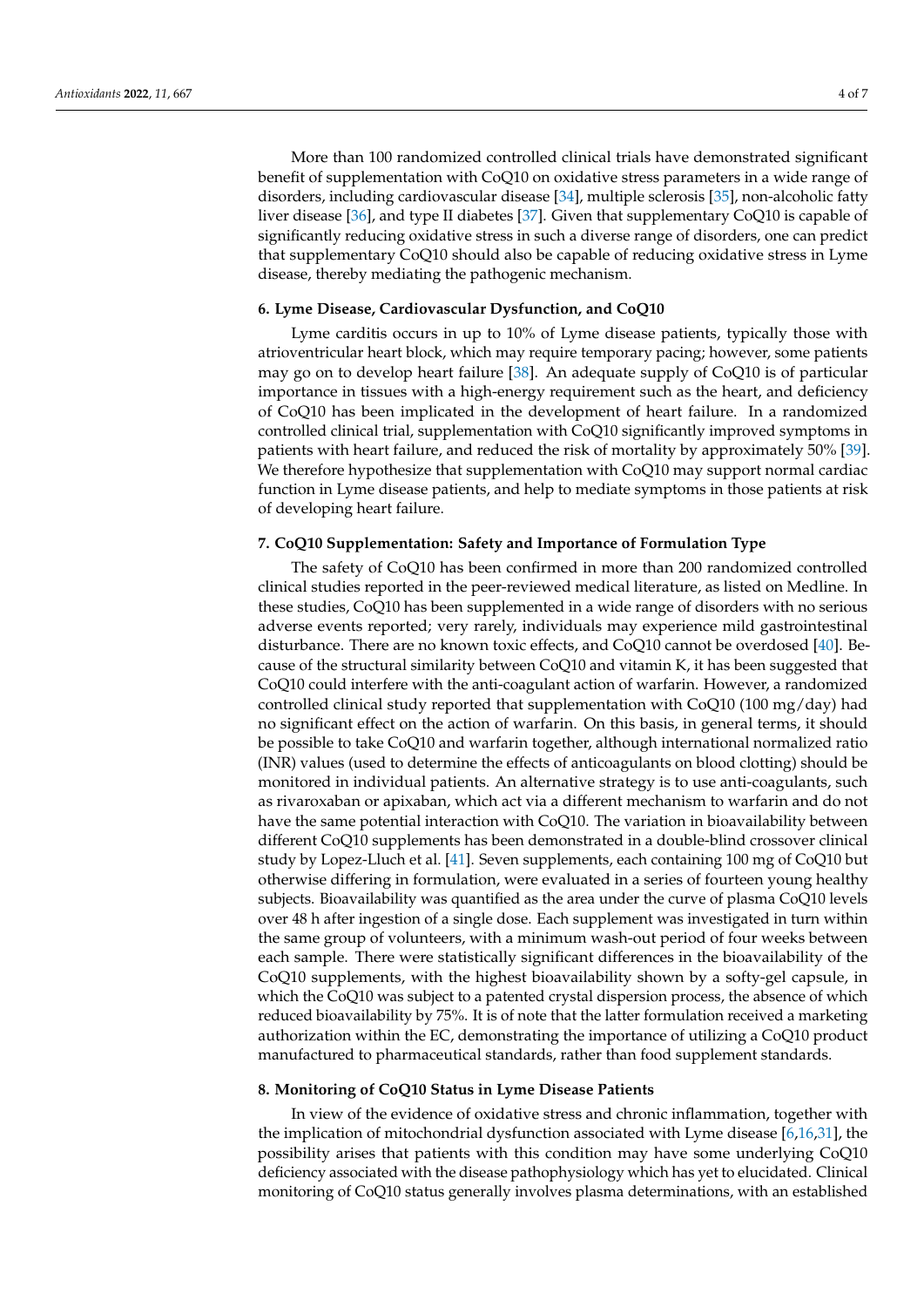reference interval ranging from 0.5 to 1.7  $\mu$ M [\[42\]](#page-7-15). Considering that plasma CoQ10 status is influenced by both diet and circulatory lipoprotein levels, the latter being the major carriers of CoQ10 in the circulation, it may be an inappropriate surrogate for assessing endogenous CoQ10 status [\[43\]](#page-7-16). For this reason, blood mononuclear cells or urine epithelial cells have been suggested as appropriate alternative surrogates for this determination [\[43\]](#page-7-16). The "gold standard" for the assessment of endogenous CoQ10 status is by skeletal muscle biopsy, although this is a relatively invasive procedure. Currently, there is no consensus on the appropriate dosage of CoQ10 or the plasma level required to engender an improvement in MRC (mitochondrial respiratory chain) function and/or to ameliorate oxidative stress or chronic inflammation. In vitro cell studies have indicated that a target plasma level<br> $\overline{G}$ of 5 μM may have the propensity to ameliorate mitochondrial dysfunction and decrease<br>supported in a Parkinson disease study where a plasma CoQ10 is further a property disease allows a plasma disease oxidative stress [\[44\]](#page-7-17). This target level of CoQ10 is further supported in a Parkinson disease study where a plasma CoQ10 level of 4.6 µmol/L was reported to be the most effective in slowing functional decline. However, this beneficial effect was thought to be the result of slowing functional decline. However, this beneficial effect was thought to be the result of proving rate than accenties. The weiver, and between ences was alwaged to be the result of the antioxidant and mitochondrial functioning properties of CoQ10, rather than of its effect on the immune system  $[45]$ . Unfortunately, no studies have yet assessed the plasma CoQ10 evidence in the minimize by steam property of clinical benefit has been noted following status of Lyme disease patients, where evidence of clinical benefit has been noted following CoQ10 supplementation.

#### **9. Conclusions**  $\alpha$  is of relevance to  $\alpha$  is the basis of (i) its key role in mitochondrial in mitochondrial in mitochondrial in mitochondrial in mitochondrial in mitochondrial in mitochondrial in mitochondrial in mitochondrial in mit

CoQ10 is of relevance to Lyme disease on the basis of (i) its key role in mitochondrial energy supply, thereby helping to prevent mitochondrial dysfunction, impaired cellular energy supply, and subsequent fatigue; (ii) its role as an antioxidant, helping to counter the effects of free radical induced oxidative stress; (iii) its role as a mediator of the inflammatory process, helping to counter the tissue damaging effects of dysregulated inflammation; and (iv) its role in countering abnormal heart function. The potential therapeutic value that CoQ10 supplementation may have in Lyme disease is outlined in Figure [1.](#page-5-0) Figure 1.

<span id="page-5-0"></span>

**Figure 1.** The potential targets and consequences of CoQ10 supplementation in Lyme disease. CoQ10: coenzyme Q10; MRC: mitochondrial respiratory chain.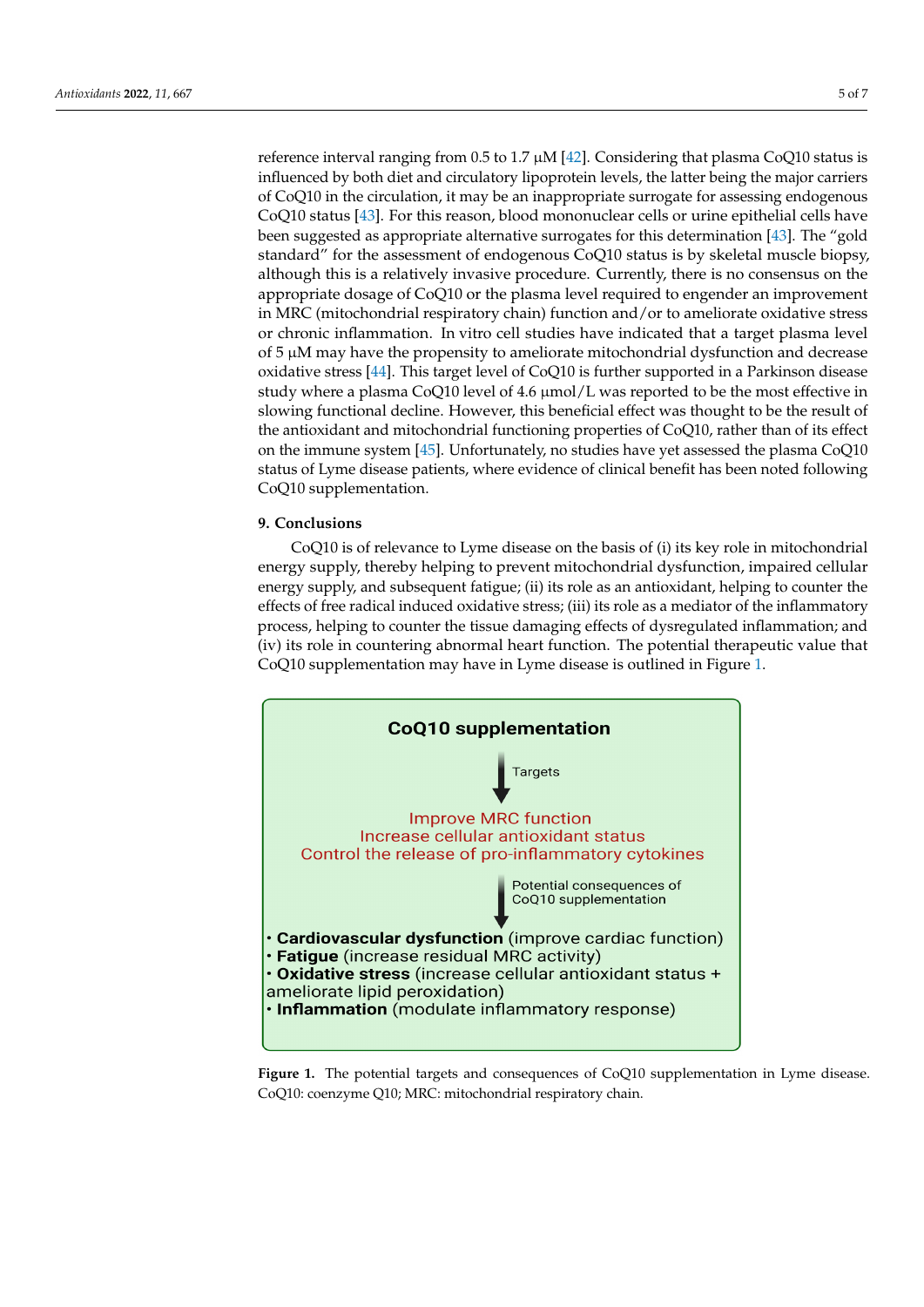**Author Contributions:** This manuscript was conceptualized, co-written, and edited by D.M., N.T. and I.P.H. who are the sole authors of this paper. All authors contributed equally to the finished review paper. All authors have read and agreed to the published version of the manuscript.

**Funding:** Journal publication costs were funded by Pharma Nord (UK) Ltd., Morpeth, Northumberland, UK.

**Conflicts of Interest:** David Mantle acts as a Medical Advisor to Pharma Nord (UK) Ltd., Morpeth, Northumberland, UK.

#### **References**

- <span id="page-6-0"></span>1. Barbour, A.G.; Benach, J.L. Discovery of the Lyme disease agent. *mBio* **2019**, *10*, e02166-19. [\[CrossRef\]](http://doi.org/10.1128/mBio.02166-19) [\[PubMed\]](http://www.ncbi.nlm.nih.gov/pubmed/31530679)
- <span id="page-6-1"></span>2. Vandekerckhove, O.; De Buck, E.; Van Wijngaerden, E. Lyme disease in Western Europe: An emerging problem? A systematic review. *Acta Clin. Belg.* **2021**, *76*, 244–252. [\[CrossRef\]](http://doi.org/10.1080/17843286.2019.1694293) [\[PubMed\]](http://www.ncbi.nlm.nih.gov/pubmed/31739768)
- <span id="page-6-2"></span>3. Cairns, V.; Wallenhorst, C.; Rietbrock, S.; Martinez, C. Incidence of Lyme disease in the UK: A population-based cohort study. *BMJ Open* **2019**, *9*, e025916. [\[CrossRef\]](http://doi.org/10.1136/bmjopen-2018-025916) [\[PubMed\]](http://www.ncbi.nlm.nih.gov/pubmed/31362975)
- <span id="page-6-3"></span>4. Schoen, R.T. Lyme disease: Diagnosis and treatment. *Curr. Opin. Rheumatol.* **2020**, *32*, 247–254. [\[CrossRef\]](http://doi.org/10.1097/BOR.0000000000000698) [\[PubMed\]](http://www.ncbi.nlm.nih.gov/pubmed/32141956)
- <span id="page-6-4"></span>5. Radolf, J.D.; Strle, K.; Lemieux, J.E.; Strle, F. Lyme disease in humans. *Curr. Issues Mol. Biol.* **2021**, *42*, 333–384.
- <span id="page-6-5"></span>6. Rupprecht, T.A.; Koedel, U.; Fingerle, V.; Pfister, H.W. The pathogenesis of Lyme neuroborreliosis: From infection to inflammation. *Mol. Med.* **2008**, *14*, 205–212. [\[CrossRef\]](http://doi.org/10.2119/2007-00091.Rupprecht)
- <span id="page-6-6"></span>7. Skare, J.T.; Garcia, B.L. Complement evasion by Lyme disease spirochetes. *Trends Microbiol.* **2020**, *28*, 889–899. [\[CrossRef\]](http://doi.org/10.1016/j.tim.2020.05.004)
- <span id="page-6-7"></span>8. Coburn, J.; Garcia, B.; Hu, L.T.; Jewett, M.W.; Kraiczy, P.; Norris, S.J.; Skare, J. Lyme disease pathogenesis. *Curr. Issues Mol. Biol.* **2021**, *42*, 473–518.
- <span id="page-6-8"></span>9. Crane, F.L. Biochemical functions of coenzyme Q10. *J. Am. Coll. Nutr.* **2001**, *20*, 591–598. [\[CrossRef\]](http://doi.org/10.1080/07315724.2001.10719063)
- <span id="page-6-9"></span>10. Heaton, R.A.; Heales, S.; Rahman, K.; Sexton, D.W.; Hargreaves, I. The effect of cellular CoQ10 deficiency on lysosomal acidification. *J. Clin. Med.* **2020**, *9*, 1923. [\[CrossRef\]](http://doi.org/10.3390/jcm9061923)
- <span id="page-6-10"></span>11. Schmelzer, C.; Lindner, I.; Rimbach, G.; Niklowitz, P.; Menke, T.; Döring, F. Functions of coenzyme Q10 in inflammation and gene expression. *Biofactors* **2008**, *32*, 179–183. [\[CrossRef\]](http://doi.org/10.1002/biof.5520320121) [\[PubMed\]](http://www.ncbi.nlm.nih.gov/pubmed/19096114)
- <span id="page-6-11"></span>12. Weber, C.; Bysted, A.; Hłlmer, G. The CoQ10 content of the average Danish diet. *Int. J. Vitam. Nutr. Res.* **1997**, *67*, 123–129. [\[PubMed\]](http://www.ncbi.nlm.nih.gov/pubmed/9129255)
- <span id="page-6-12"></span>13. Rebman, A.W.; Aucott, J.N. Post-treatment Lyme disease as a model for persistent symptoms in Lyme disease. *Front. Med. (Lausanne)* **2020**, *7*, 57. [\[CrossRef\]](http://doi.org/10.3389/fmed.2020.00057) [\[PubMed\]](http://www.ncbi.nlm.nih.gov/pubmed/32161761)
- <span id="page-6-13"></span>14. Gaudino, E.A.; Coyle, P.K.; Krupp, L.B. Post-Lyme syndrome and chronic fatigue syndrome. Neuropsychiatric similarities and differences. *Arch. Neurol.* **1997**, *54*, 1372–1376. [\[CrossRef\]](http://doi.org/10.1001/archneur.1997.00550230045015)
- <span id="page-6-14"></span>15. Dinerman, H.; Steere, A.C. Lyme disease associated with fibromyalgia. *Ann. Intern. Med.* **1992**, *117*, 281–285. [\[CrossRef\]](http://doi.org/10.7326/0003-4819-117-4-281)
- <span id="page-6-15"></span>16. Fitzgerald, B.L.; Molins, C.R.; Islam, M.N.; Graham, B.; Hove, P.R.; Wormser, G.P.; Hu, L.; Ashton, L.V.; Belisle, J.T. Host metabolic response in early Lyme disease. *J. Proteome Res.* **2020**, *19*, 610–623. [\[CrossRef\]](http://doi.org/10.1021/acs.jproteome.9b00470)
- <span id="page-6-16"></span>17. Myhill, S.; Booth, N.E.; Howard, J. Chronic fatigue syndrome and mitochondrial and mitochondrial dysfunction. *Int. J. Clin. Exp. Med.* **2009**, *2*, 1–16.
- <span id="page-6-17"></span>18. Cordero, M.D.; de Miguel, M.; Moreno-Fernández, A.M. Mitochondrial dysfunction in fibromyalgia and its implication in the pathogenesis of disease. *Med. Clin.* **2011**, *136*, 252–256. [\[CrossRef\]](http://doi.org/10.1016/j.medcli.2010.01.030)
- <span id="page-6-18"></span>19. Cordero, M.D.; Alcocer-Gómez, E.; de Miguel, M.; Culic, O.; Carrión, A.M.; Alvarez-Suarez, J.M.; Bullón, P.; Battino, M.; Fernández-Rodríguez, A.; Sánchez-Alcazar, J.A. Can CoQ10 improve clinical and molecular parameters in fibromyalgia? *Antioxid. Redox Signal.* **2013**, *19*, 1356–1361. [\[CrossRef\]](http://doi.org/10.1089/ars.2013.5260)
- <span id="page-6-19"></span>20. Castro-Marrero, J.; Cordero, M.D.; Segundo, M.J.; Sáez-Francàs, N.; Calvo, N.; Román-Malo, L.; Aliste, L.; Fernández de Sevilla, T.; Alegre, J. Effect of coenzyme Q10 plus nicotinamide adenine dinucleotide supplementation on maximum heart rate after exercise testing in chronic fatigue syndrome—A randomized, controlled, double-blind trial. *Antioxid. Redox Signal.* **2015**, *35*, 679–685. [\[CrossRef\]](http://doi.org/10.1089/ars.2014.6181)
- <span id="page-6-20"></span>21. Mehrabani, S.; Askari, G.; Miraghajani, M.; Tavakoly, R.; Arab, A. Effect of coenzyme Q10 supplementation on fatigue: A systematic review of interventional studies. *Complement. Ther. Med.* **2019**, *43*, 181–187. [\[CrossRef\]](http://doi.org/10.1016/j.ctim.2019.01.022) [\[PubMed\]](http://www.ncbi.nlm.nih.gov/pubmed/30935528)
- <span id="page-6-21"></span>22. Nicolson, G.; Settineri, R.; Ellithorpe, R. Glycophospholipid Formulation with NADH and CoQ10 Significantly Reduces Intractable Fatigue in Western Blot-Positive 'Chronic Lyme Disease' Patients: Preliminary Report. *Funct. Foods Health Dis.* **2012**, *2*, 35–47. [\[CrossRef\]](http://doi.org/10.31989/ffhd.v2i3.100)
- <span id="page-6-22"></span>23. Sigal, L.H. Immunologic mechanisms in Lyme neuroborreliosis: The potential role of autoimmunity and molecular mimicry. *Semin. Neurol.* **1997**, *17*, 63–68. [\[CrossRef\]](http://doi.org/10.1055/s-2008-1040915) [\[PubMed\]](http://www.ncbi.nlm.nih.gov/pubmed/9166962)
- <span id="page-6-23"></span>24. Koh, T.J.; DiPietro, L.A. Inflammation and wound healing: The role of the macrophage. *Expert Rev. Mol. Med.* **2011**, *13*, e23. [\[CrossRef\]](http://doi.org/10.1017/S1462399411001943)
- <span id="page-6-24"></span>25. Mantle, D.; Heaton, R.A.; Hargreaves, I.P. Coenzyme Q10 and Immune Function: An Overview. *Antioxidants* **2021**, *10*, 759. [\[CrossRef\]](http://doi.org/10.3390/antiox10050759)
- <span id="page-6-25"></span>26. Lee, B.J.; Huang, Y.C.; Chen, S.J.; Lin, P.T. Coenzyme Q10 supplementation reduces oxidative stress and increases antioxidant enzyme activity in patients with coronary artery disease. *Nutrition* **2012**, *28*, 250–255. [\[CrossRef\]](http://doi.org/10.1016/j.nut.2011.06.004)